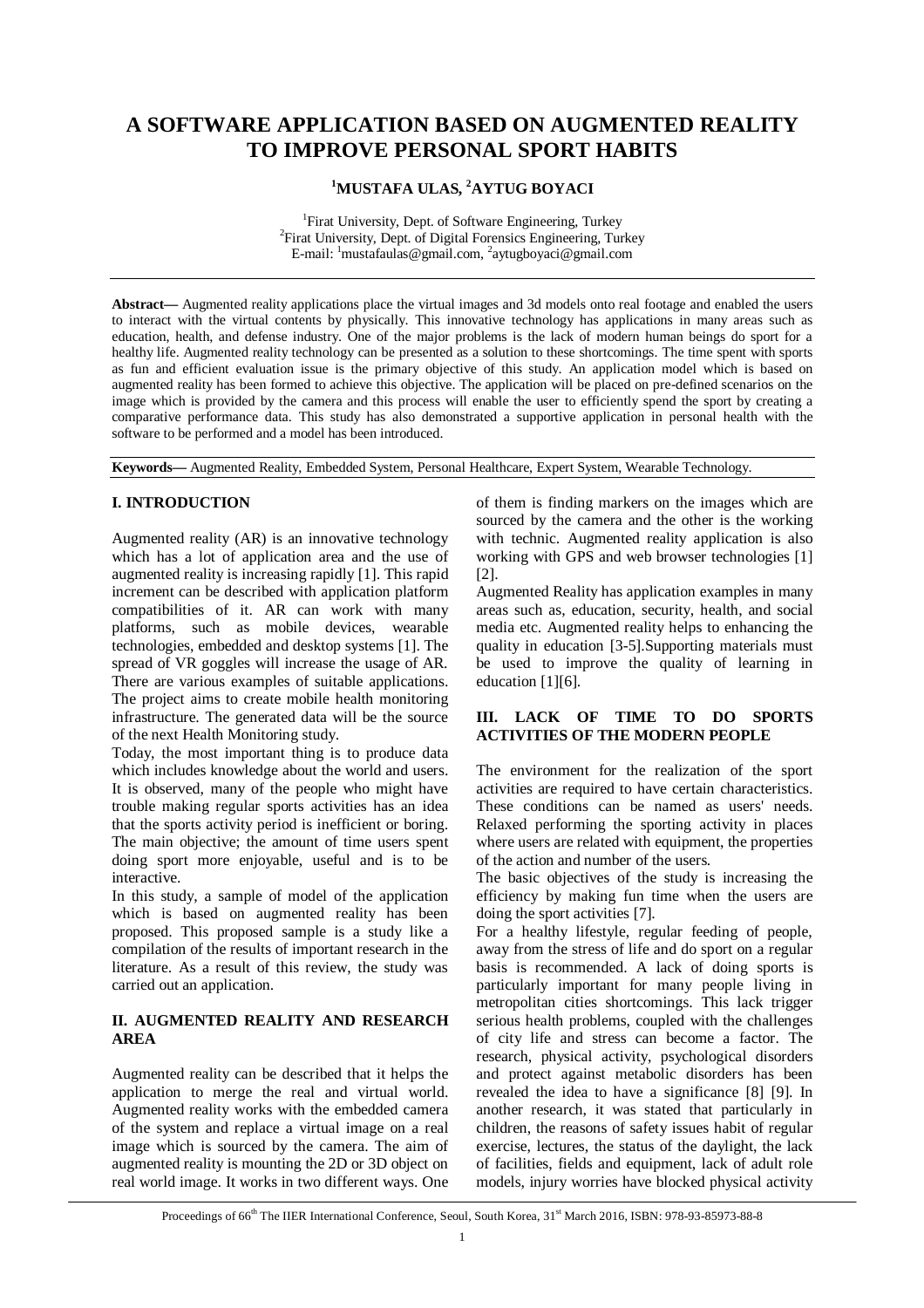[9] [10]. Recent researches revealed that children need particularly to play games which include physical activities comfortable spaces [10].

In the field of health, augmented reality has been designed as a place-based virtual reality elements on the current image. By processing real images, the software performed in the study will have the scenario that will enable people doing the sports activities more productive [11]. These scenarios regardless of the platform will be designed to be compatible with all other technologies, embedded systems and mobile systems. The main objective; the idea of a healthy life should be supported [12] [13].

#### *3.1 Advantages of Augmented Reality in the Model*

The working principle of software for augmented reality is to place objects on the real images of people engaged in sports will allow them to use indoor or outdoor area. Applications will be available for human who do not sport activities with enough quality in city life. Actually, these scenarios will be based on the improvement of the efficiency of the time when the people doing the sports activities. Figure 1 is the model of the application. The application uses camera to get the image from the real world. Scenarios are planned to improve the sports activities and the application will include a lot of scenarios. The image which is got by camera from the real world merges with the 2D or 3D interactive objects. Scenarios use the sensor of the embedded system such as accelerometer and GPS to improve the effect of the sports activities. The application creates the interaction between users and 2D or 3D objects with embedded system's sensors.



**Fig 1. The model of the application**

Many devices can be used as embedded systems which are planned to be the important part of the application. The device is planned as the place to run the program.

There are several device options which could be used as an embedded system. Figure 2 represents the device options. It is observed in the figure that mobile device VR glasses and wearable technology device could be used in this application.



# **IV. PERFORMED APPLICATION WITH THE STUDY**

Application was performed on Unity. This application is designed to run on android based devices. Users can change the mode of the system developed with the Unity scenes are provided. In these scenes, the user can choose the scenario modes. Depending on the application running platform, screen is divided into two separate parts with googlcards library. Figure 3 is one of the scenes, which appears to make itself useful for this sample scenario.



**Fig 3. The User Interface of Application**



**Fig 4. Find object mode**

The speed of the user is tried to measure from the data received by the accelerometer sensor with existing algorithms in practice. Acceleration with numerical measurements are calculated as a vector with x, y, and z axis movement value. Speed calculation is made on the difference of the GPS position.



**Fig 5. Found object**

### **CONCLUSION**

Personalized healthcare concept is innovative and important field of the study. This area has many new projects and academic studies. The software is expected to produce data-intensive depending on the personal activity information. The generated data-

Proceedings of 66<sup>th</sup> The IIER International Conference, Seoul, South Korea, 31st March 2016, ISBN: 978-93-85973-88-8